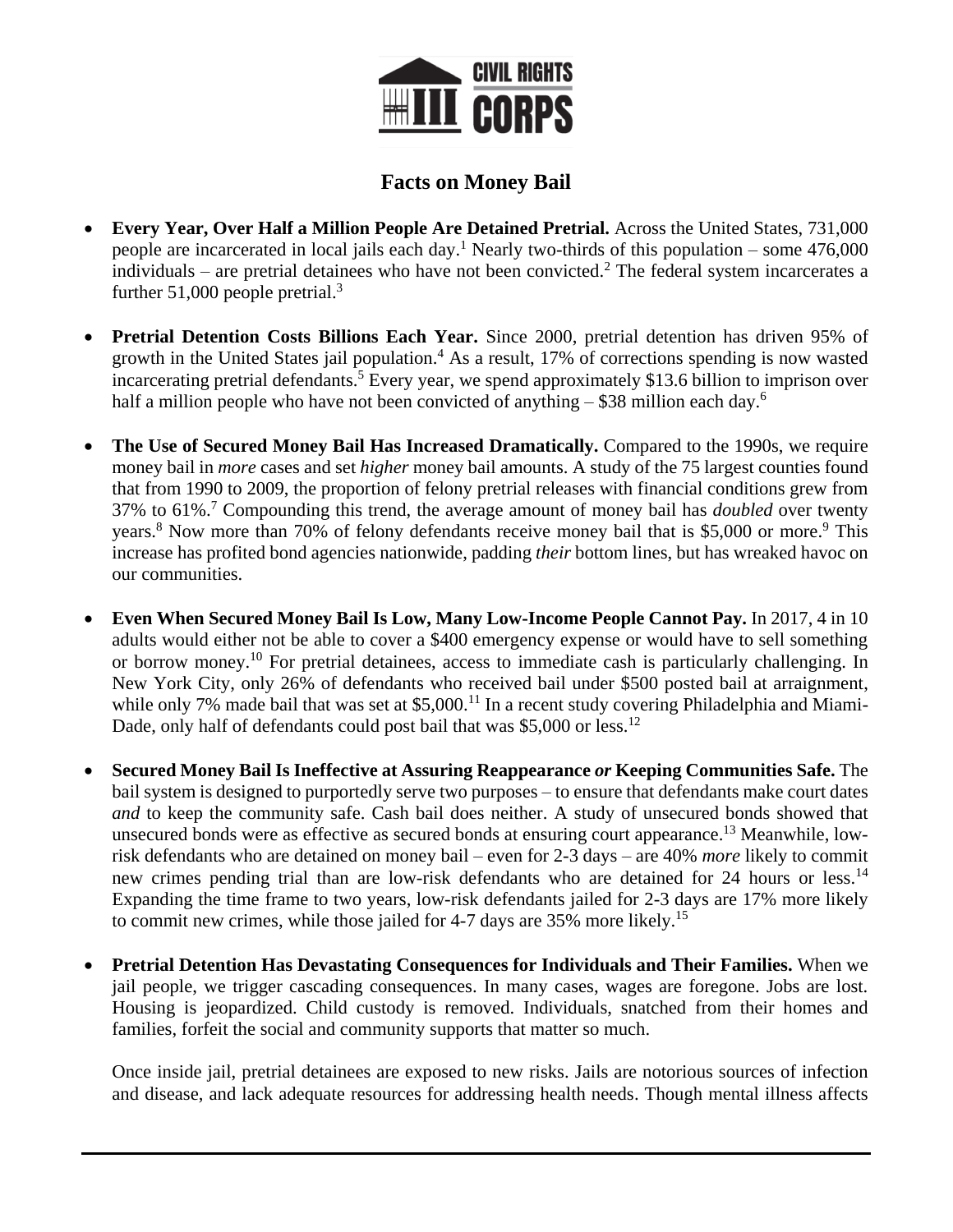jail inmates at rates four to six times higher than the general population, 83% of jail inmates who need these services do not receive appropriate care.<sup>16</sup> Between July 2015 and July 2016, more than 815 inmates died in local jails, with at least 207 of these deaths occurring within the first three days.<sup>17</sup> As many as 1 in 30 jail inmates reported experiencing sexual assault.<sup>18</sup>

• **Secured Money Bail Creates Two Tiers of Justice – One for the Poor and One for the Rich.**  People who have been detained pretrial, even when innocent, suffer worse case outcomes. One study in Harris County, TX found that pretrial detainees were 25% more likely to plead guilty than similarly situated defendants who could fight their cases from a position of freedom.<sup>19</sup> It also found that Harris County would have avoided almost 6,000 criminal convictions if it released all misdemeanor arrestees pretrial.<sup>20</sup> Pretrial detainees – in danger of losing jobs, access to healthcare, children, and housing – face enormous pressure to plead guilty and hasten their release. And when detained arrestees are convicted, they face longer sentences.<sup>21</sup>

The result is that money bail creates two tiers of justice. More than a third of felony defendants – all of them presumptively innocent – face job loss, housing instability, health risks, longer sentences, and higher rates of conviction *only* because they lack money, while wealthier counterparts have an increased chance of going free and never experiencing a life disruption.<sup>22</sup>

- **Secured Money Bail Particularly Hurts Communities of Color.** Besides devastating the poor, cash bail has particular consequences for minorities. Controlling for various factors, people of color receive higher bonds and are detained at disproportionately higher rates. This means that besides fueling mass incarceration, cash bail is exacerbating racial injustice.
- **Pretrial Detention Hurts Local Economies.** A recent study of Miami Dade and Philadelphia found that three to four years post-bail hearing, pretrial detainees are 9.4% *less* likely to be formally employed.<sup>23</sup> Evaluating the costs and benefits of pretrial detention, including employment, detention and other costs, researchers found that pretrial release creates a net benefit of approximately fifty-five to one hundred thousand dollars –  $$55,143$  to  $$99,124$  – per defendant.<sup>24</sup>
- **Alternatives to Money Bail Are Cheaper, More Humane, and Better at Mitigating Risk.** While money bail may make defendants less likely to make their court appearances, other approaches are equally and even more effective. As compared to "secured" money bail, which is bail that requires an upfront payment, "unsecured" bail is equally effective at assuring appearance, maintaining public safety, and encouraging court reappearances after an initial missed appointment.<sup>25</sup> Meanwhile, reminder services can have significant impact: In New York City, the most effective texts reduced failure to appear (FTA) rates by 26%.<sup>26</sup> Thirty days after the court date, the most effective messaging reduced open warrants by 32%, as compared to receiving no messages.<sup>27</sup> Uptrust, a company providing two-way text reminders, reports that in some jurisdictions, it has reduced the FTA rate by 75 percent.<sup>28</sup>

Reduced recidivism further brings down costs. A study of Harris County, Texas found that releasing all misdemeanor defendants between 2008 and 2013 would have caused 1,600 fewer felonies and 2,400 fewer misdemeanors by individuals within 18 months of their release.<sup>29</sup>